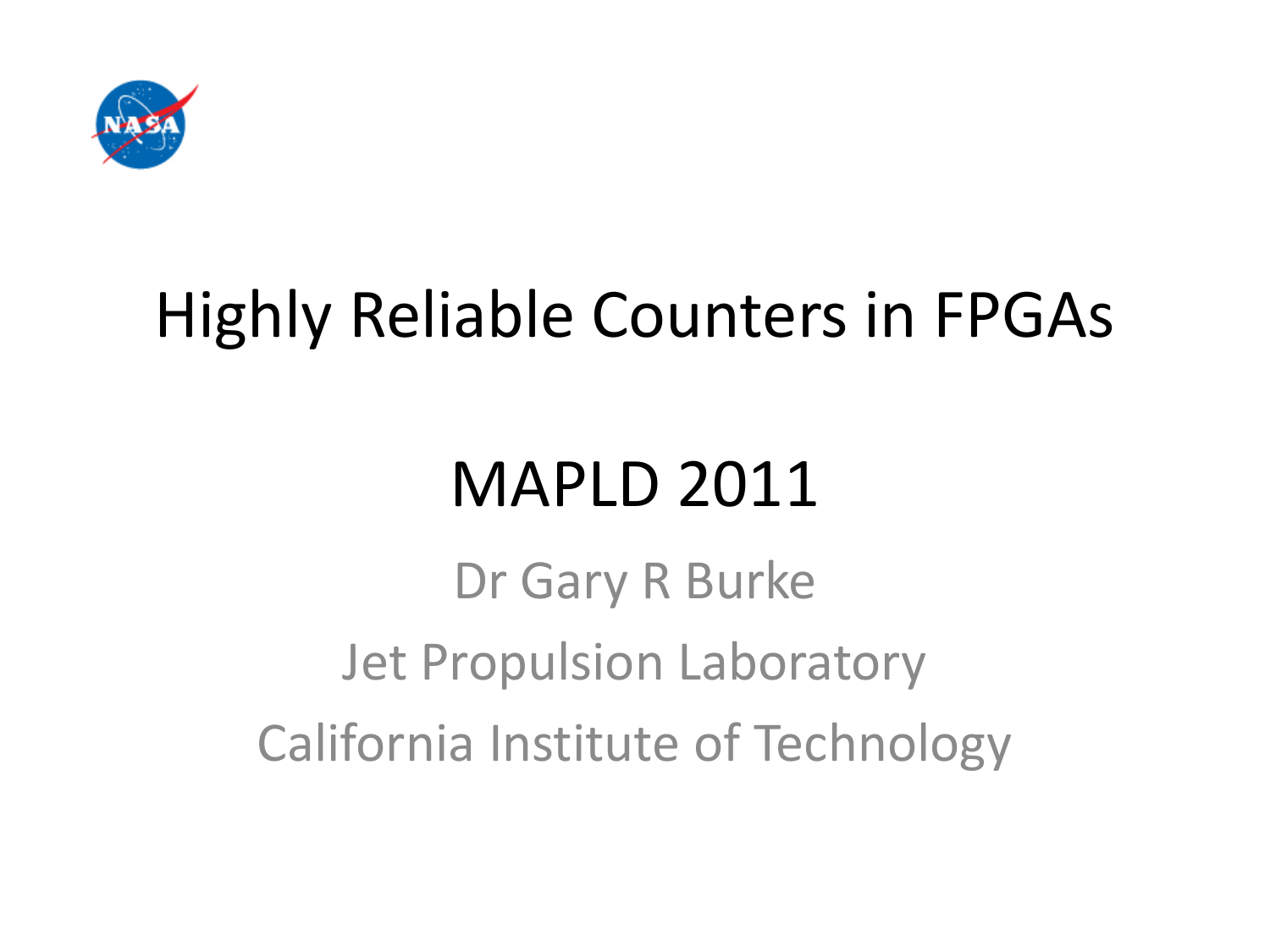

# Reliable State Machines

Several methods exist to increase reliability of State Machines beyond TMR

- No undefined states
- Sparse state decoding
	- Hamming distance of 2
		- One hot
		- $\cdot$  H<sub>2</sub>
- Self Correcting
	- $-$  H3
	- EDAC on state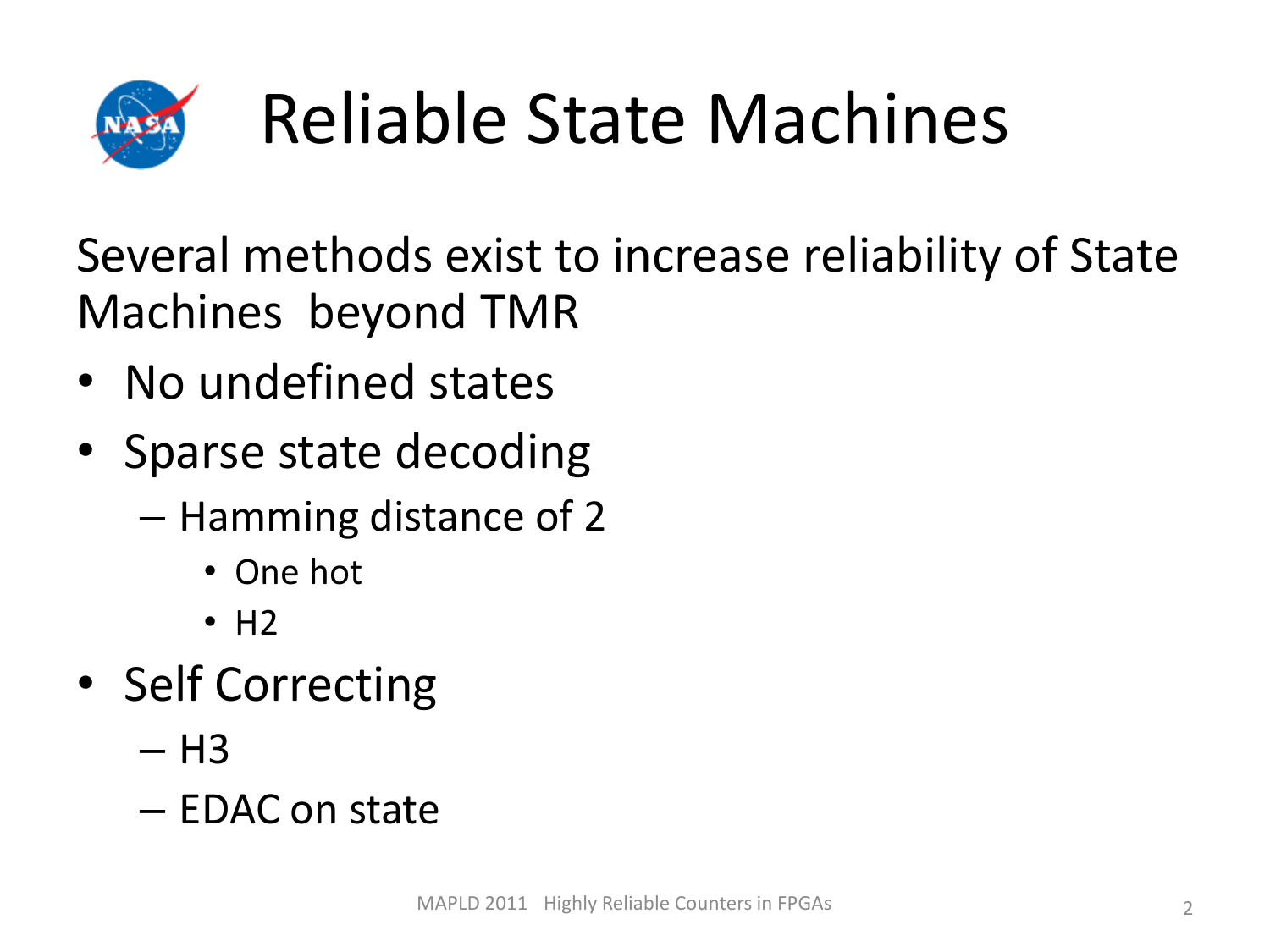

- Counters are often used with State machines
	- Insert delay between states
		- Large values inefficient to encode into additional states
		- Delay will be eg 1000 clock cycles
	- Slow down State Machine
		- User Interface may need speed of 10Hz
		- Which is a 23-bit counter on 50Mhz clock
	- Repeat count for State machine
		- Sequence repeats a defined number of time
		- More efficient than stretching State machine out.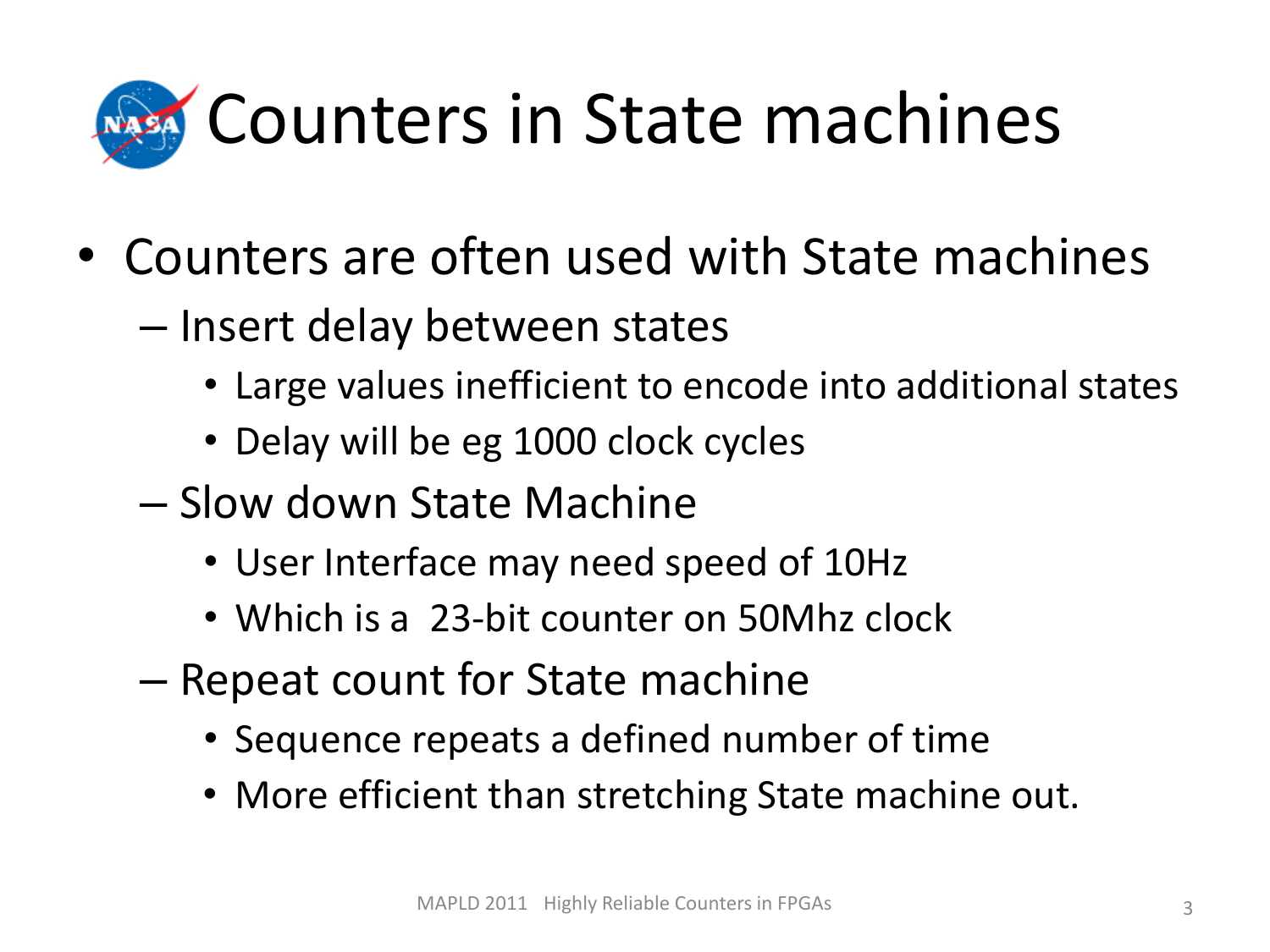

#### Counters are Vulnerable

- A Reliable State machine needs a Reliable Counter
- Most efficient Counter is Binary , that is each state is 1 more than previous state.
- The Binary Counter is vulnerable to SEUs
- Although this can be protected using SEU tolerant Flip/flops (eg TMR flip/flops) there is still some vulnerability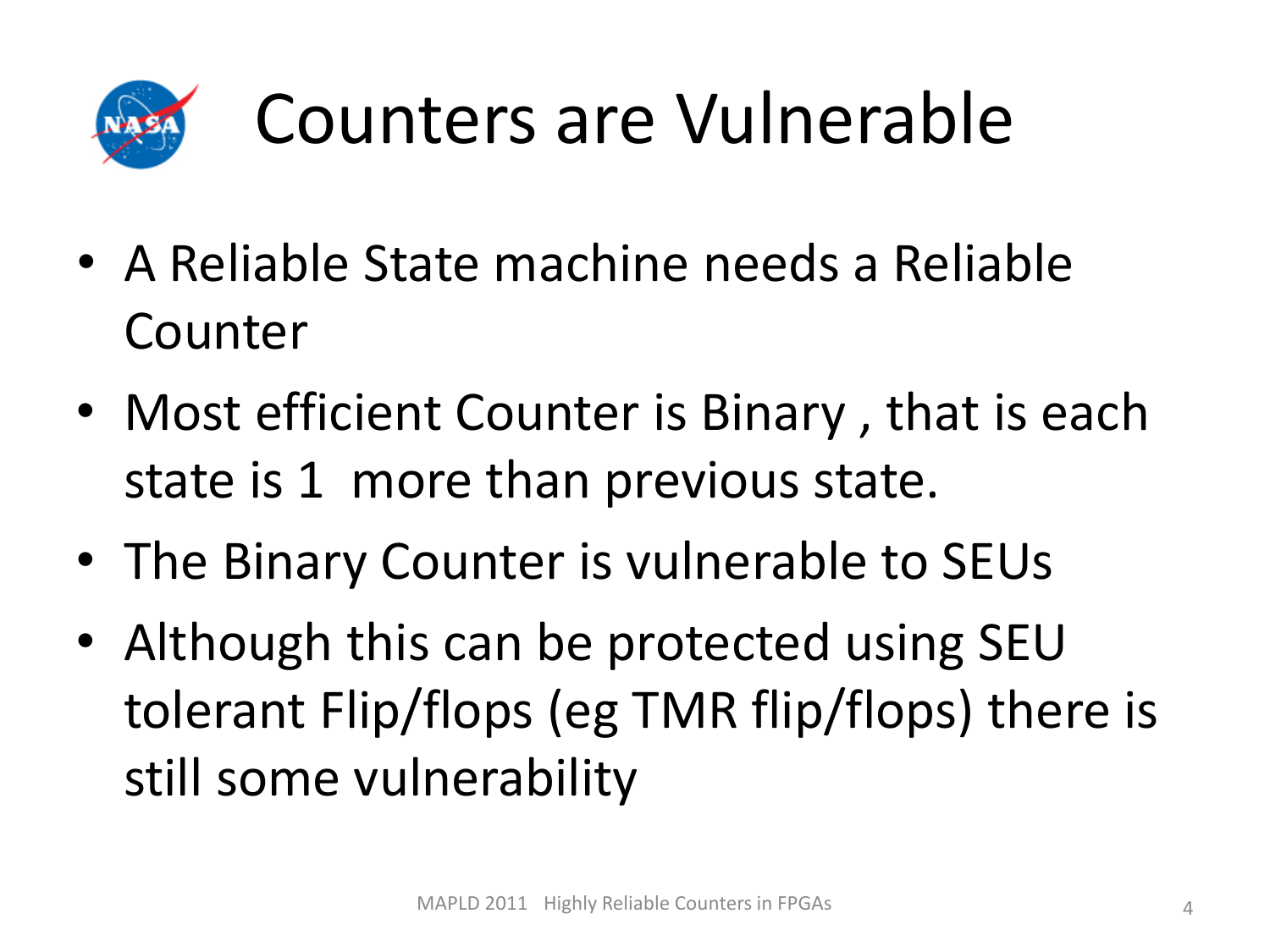

#### Counters are Weak Link

- If the delay between states is incorrect , the FSM will shorten or lengthen the time in a critical state
- A bad Clock Counter can cause the State machine to skip to the next step far too early or late
- A bad repeat count could cause FSM premature completion or case FSM to continue to cycle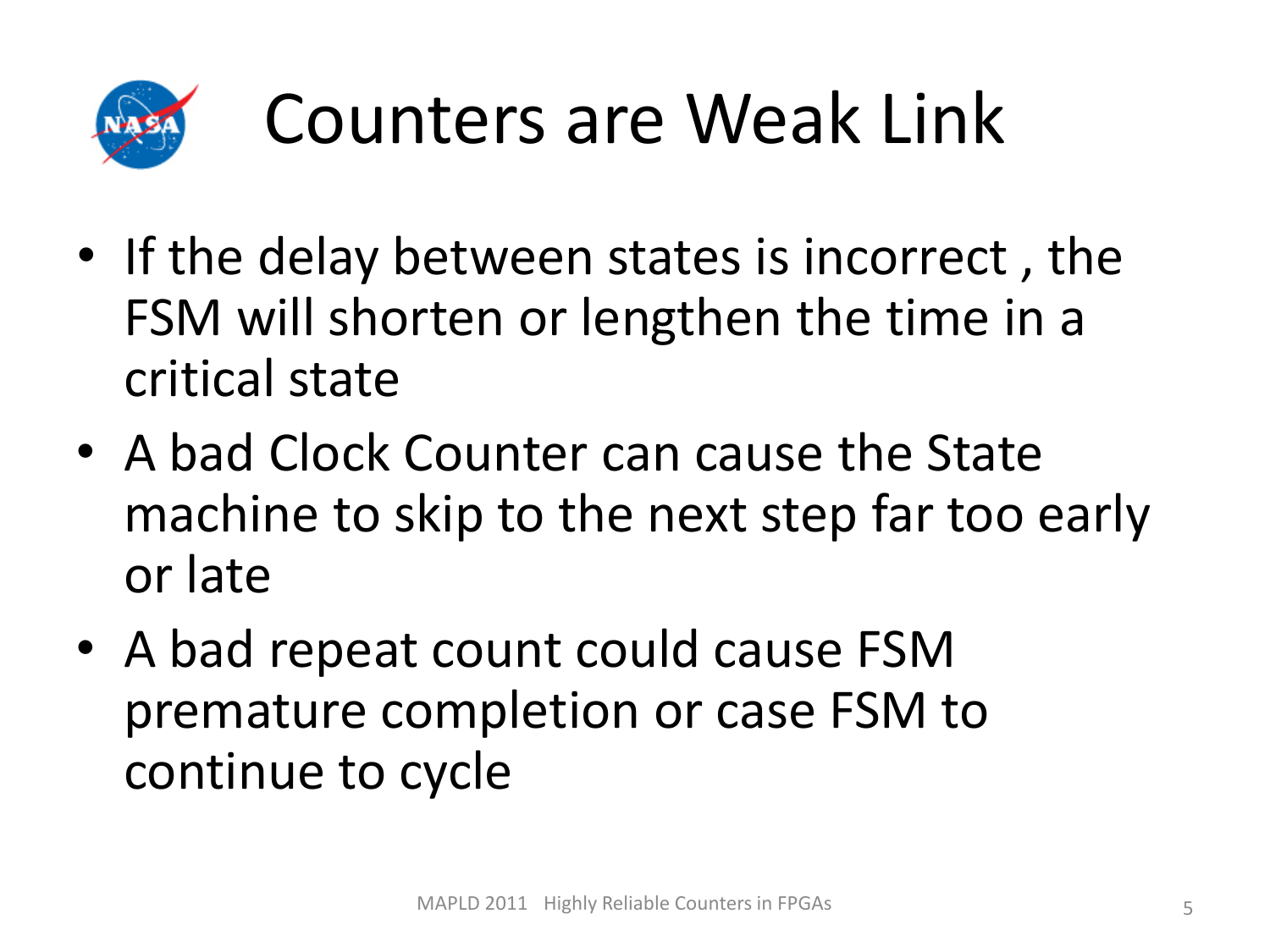

# Weak Link example

- A state machine turns on pulse to fire Pyro
- The length of the pulse is exactly 14.2 ms
- This length is determined by a counter counting 33Mhz clocks (468600)
- This requires a 19 bit counter
- A SEU on the most significant bit can reduce this count to 206456 ie 6.26 ms
- This can cause partial fire of the pyro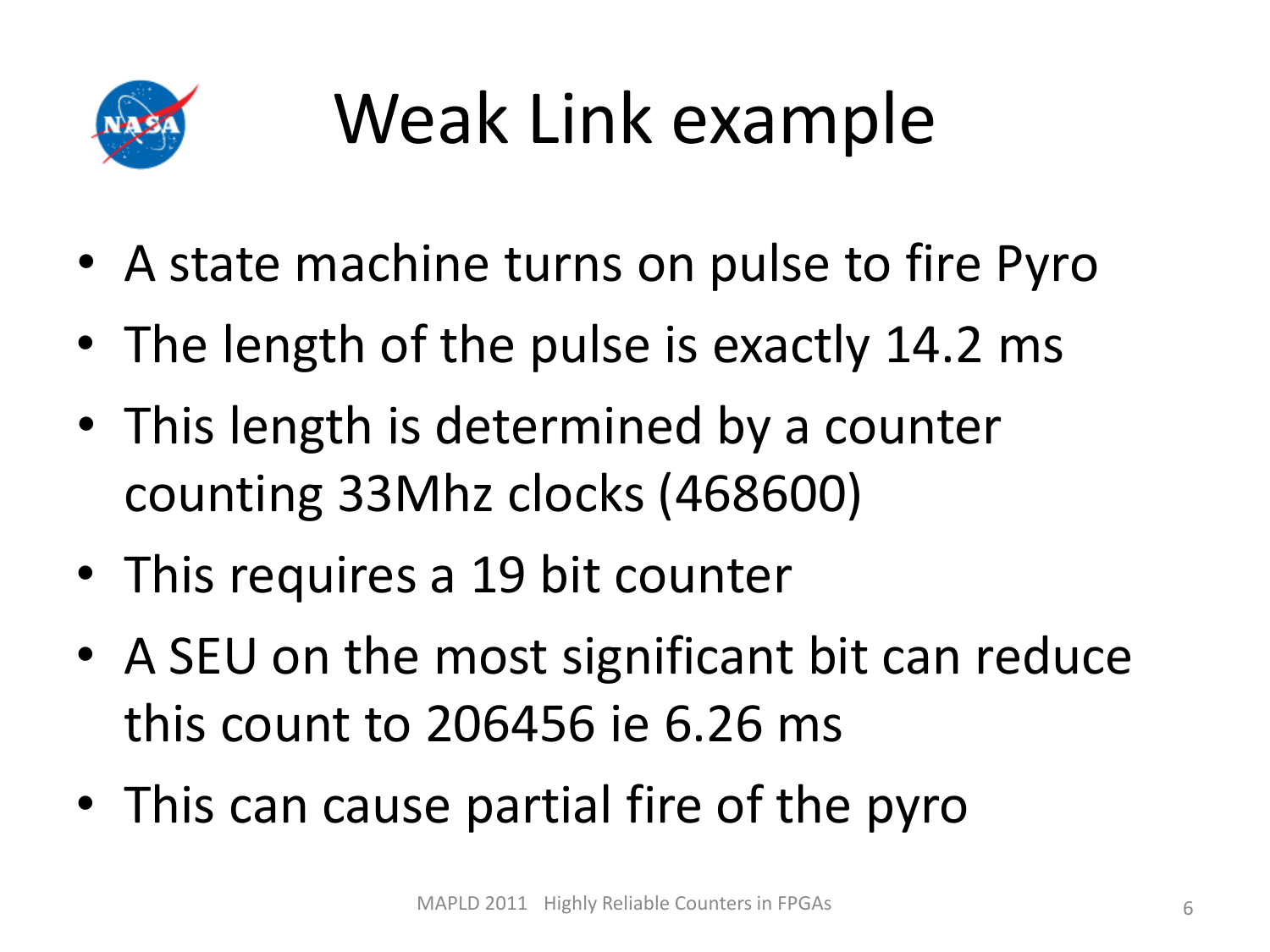

#### How to fix counters

- Simple solution needed
- Not to add too many f/f s, which become SEU targets
- Assume detection only is needed.
- Assume that only 1 SEU is encountered in entire count sequence.
- Need a way to validate final count value
- If its bad then FSM/system can compensate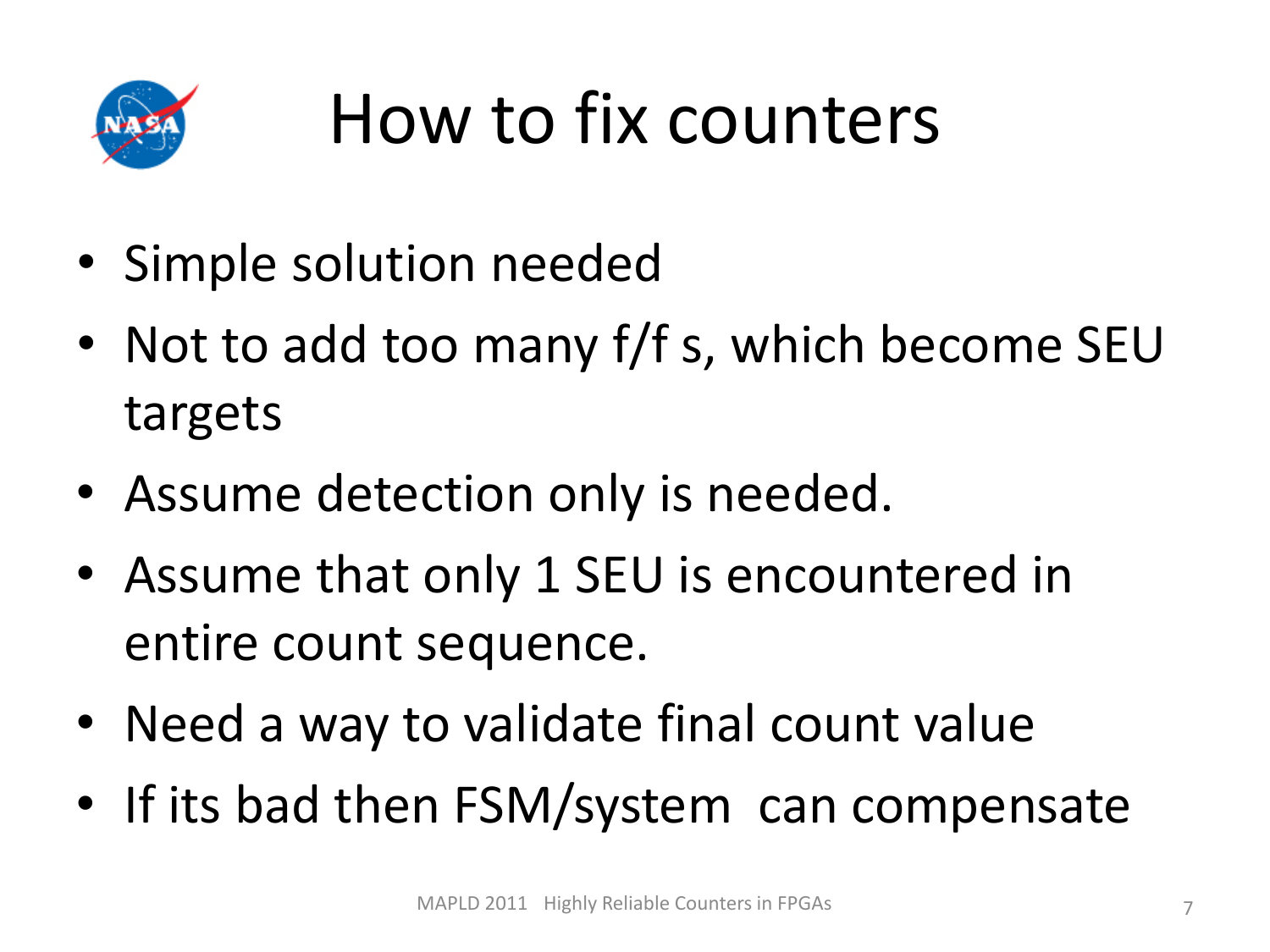

#### Possible solutions

- TMR flip/flops
	- Best choice but some vulnerability remains
- Duplicate counter
	- Large overhead
	- Twice as likely to get SEU
	- + Simple logic
	- + Works for multiple errors
- Parity
	- May not detect change if checked at end of count
- Monotonicity check
	- + Simple logic
	- + low overhead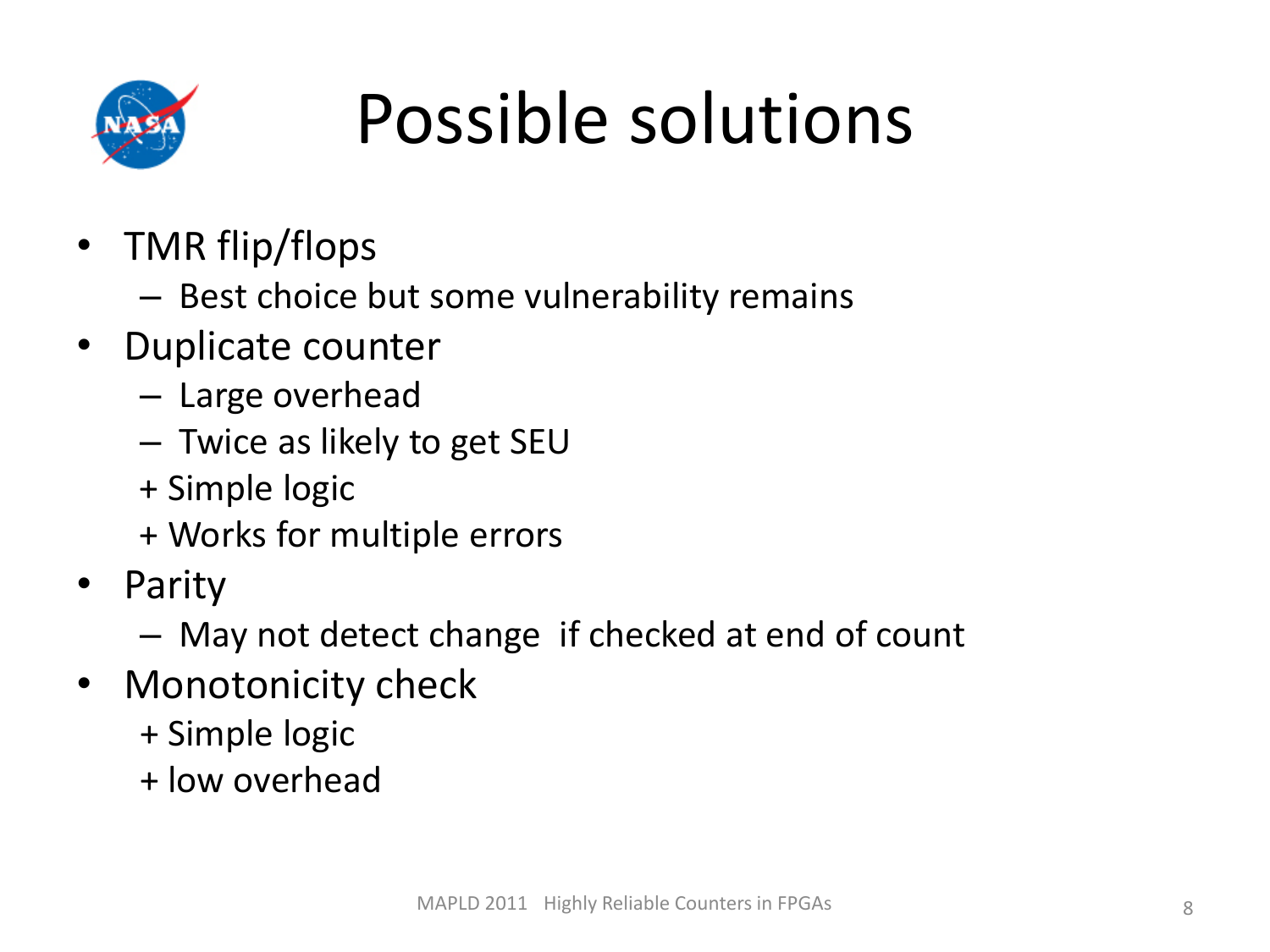

# Monotonicity check

- Check that no count values were skipped
- Reached expected count in correct way
- Guarantees count value is good – (With previous assumptions)
- Simple implementation
	- Small auxiliary counter
	- or Extra states in FSM
	- or Software check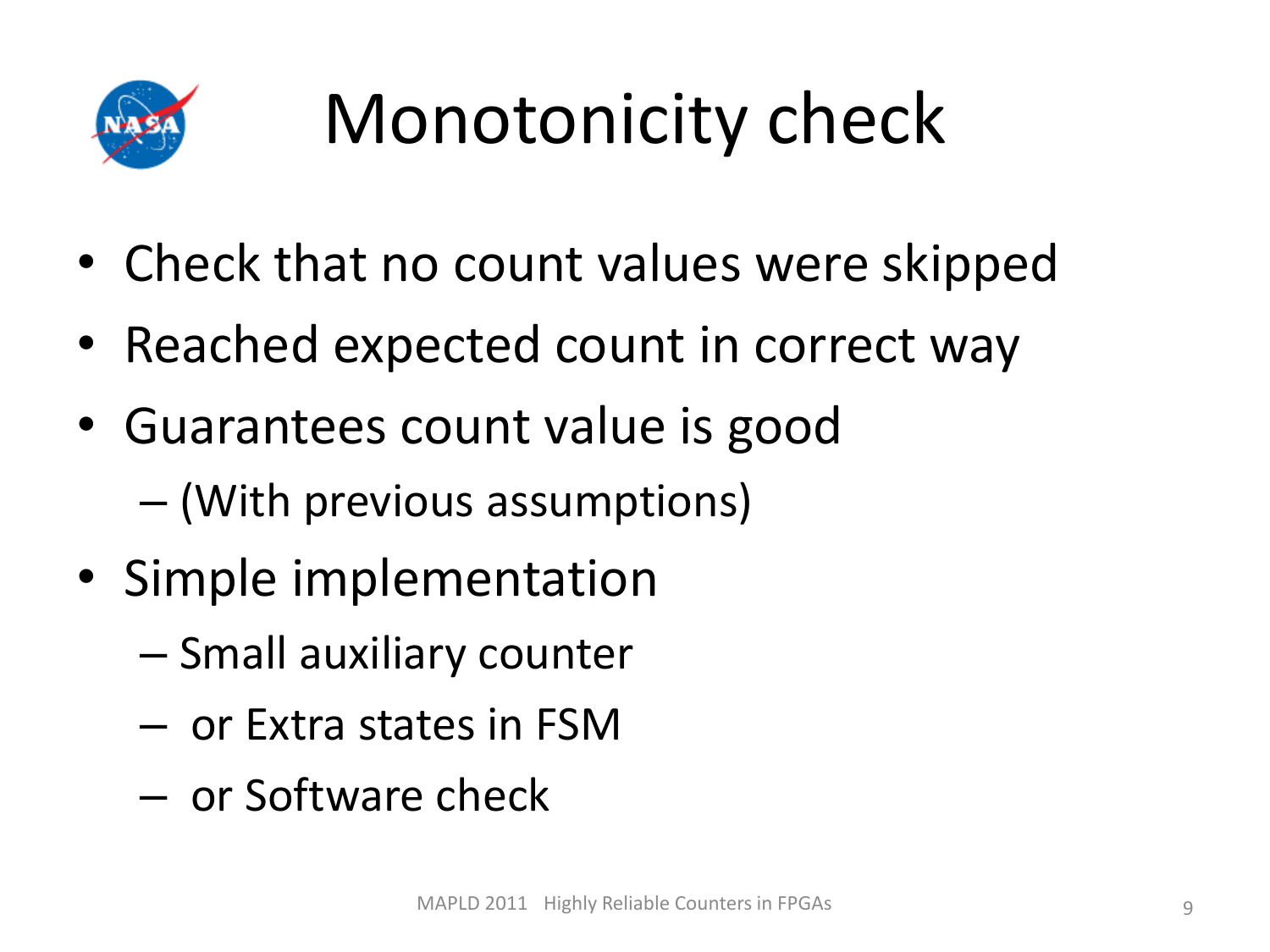

# Auxiliary Counter

- Main counter counts in binary, every clock or under some condition
- Auxiliary counter counts in same way , but is much smaller
- For any size main counter , auxiliary counter is only 2 bits ! (single SEU only)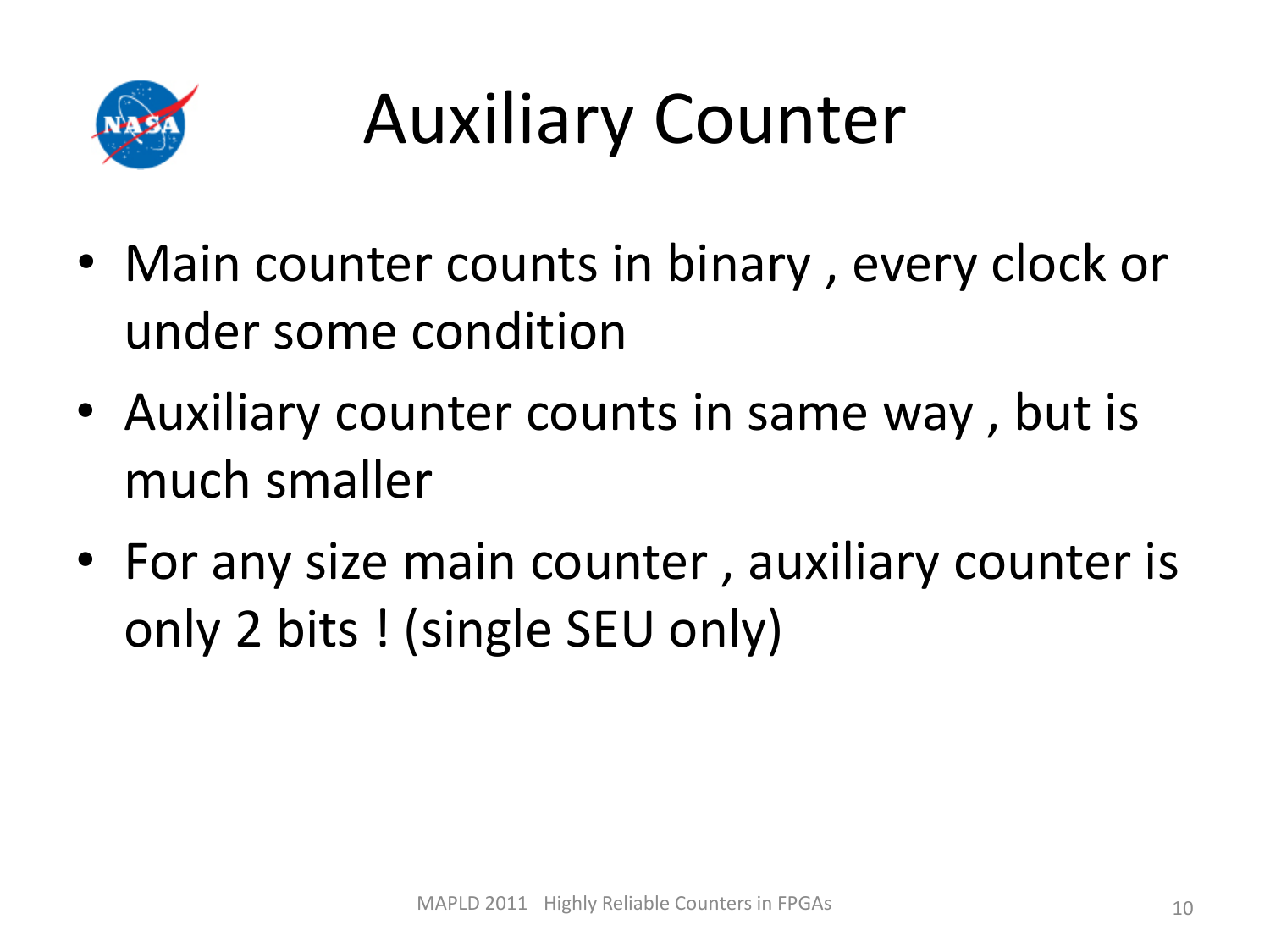

## Why 2 bits?

- Assuming only 1 bit is changed in main counter
- Value of change is  $+/- 2$ <sup>^</sup>i – Where i is binary bit position
- Auxiliary counter constrained to count from 0 to 2 (and back to 0 )
	- 3 states only
- The expected value of this count at the desired final count value is known (0,1 or 2)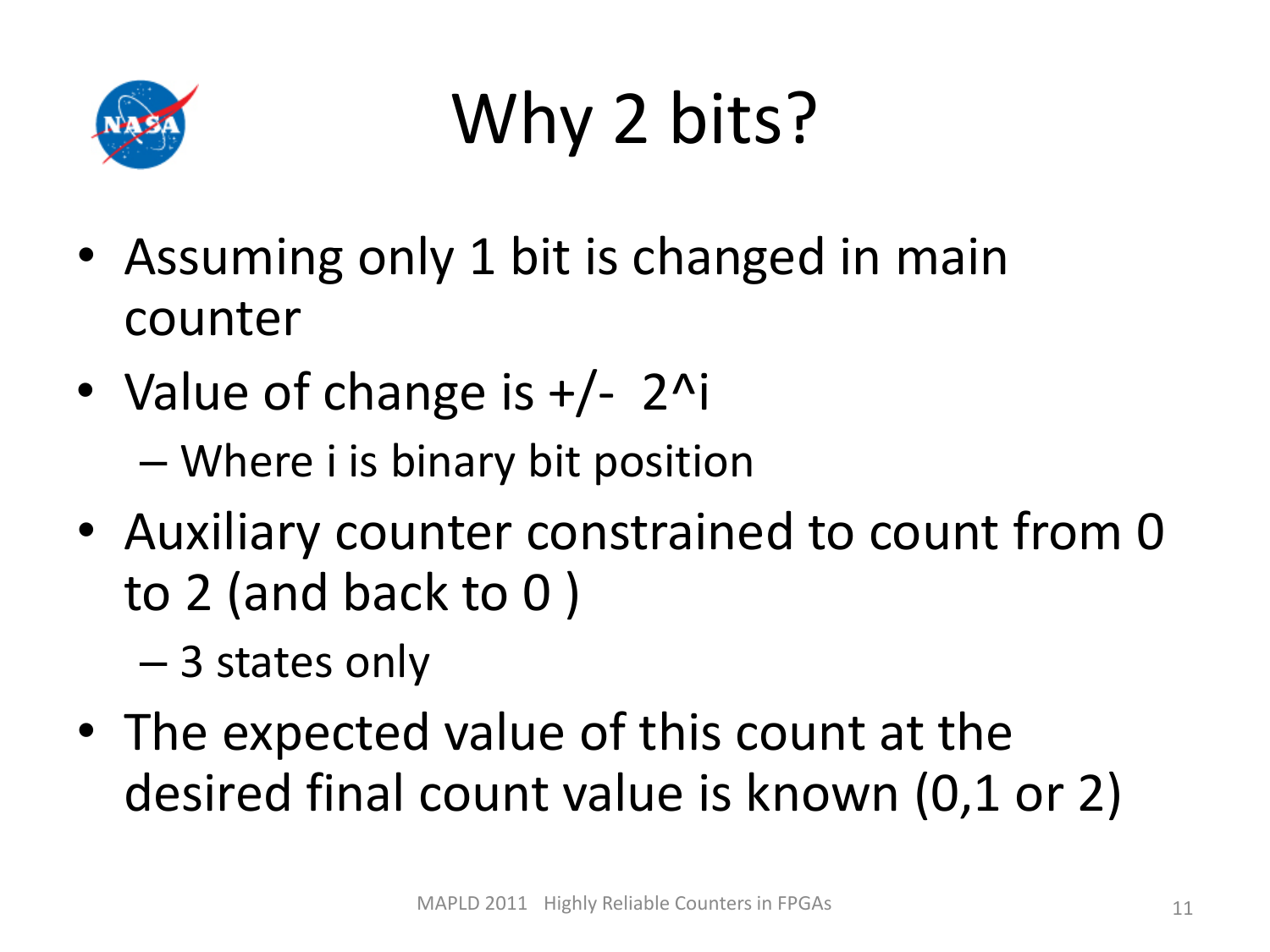

#### Why it works

- Value of potential error is  $+/- 2$ <sup>^</sup>i (i=0->N-1)
- This is never a multiple of 3  $-$  It is always even except for i=0, which is always  $+/-$ 1;
- An error will be detected by having an incorrect auxiliary counter value at the expected main count value.
- Note this is independent of the size of the main count.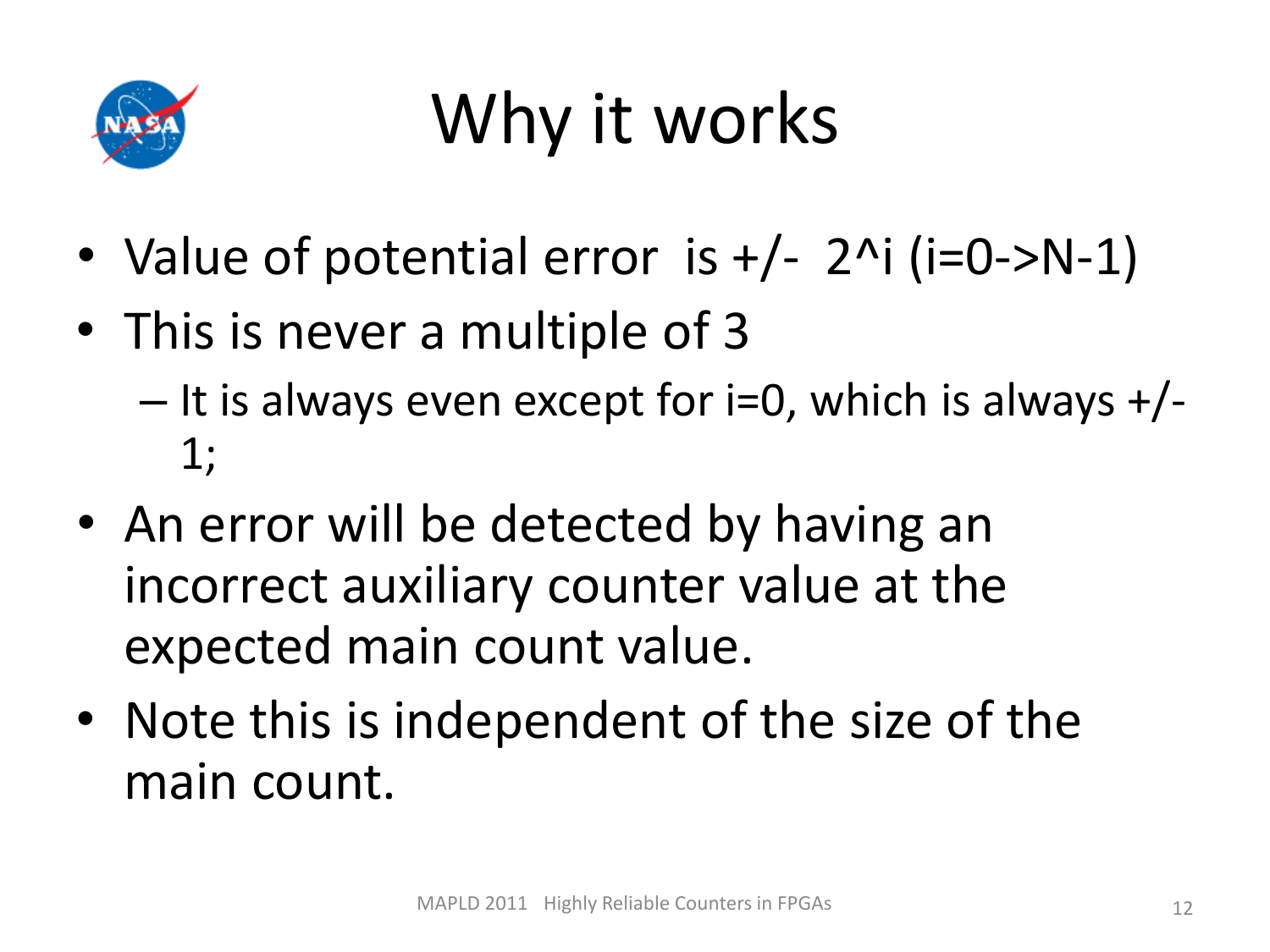

# FSM implementation

- it is possible to eliminate the aux counter
- Include 3 states in a loop
- Cycle through these states under the same conditions as the main counter
- At each state check counter has reached desired value
- To be correct the count must be in the correct value, and the FSM in the correct state.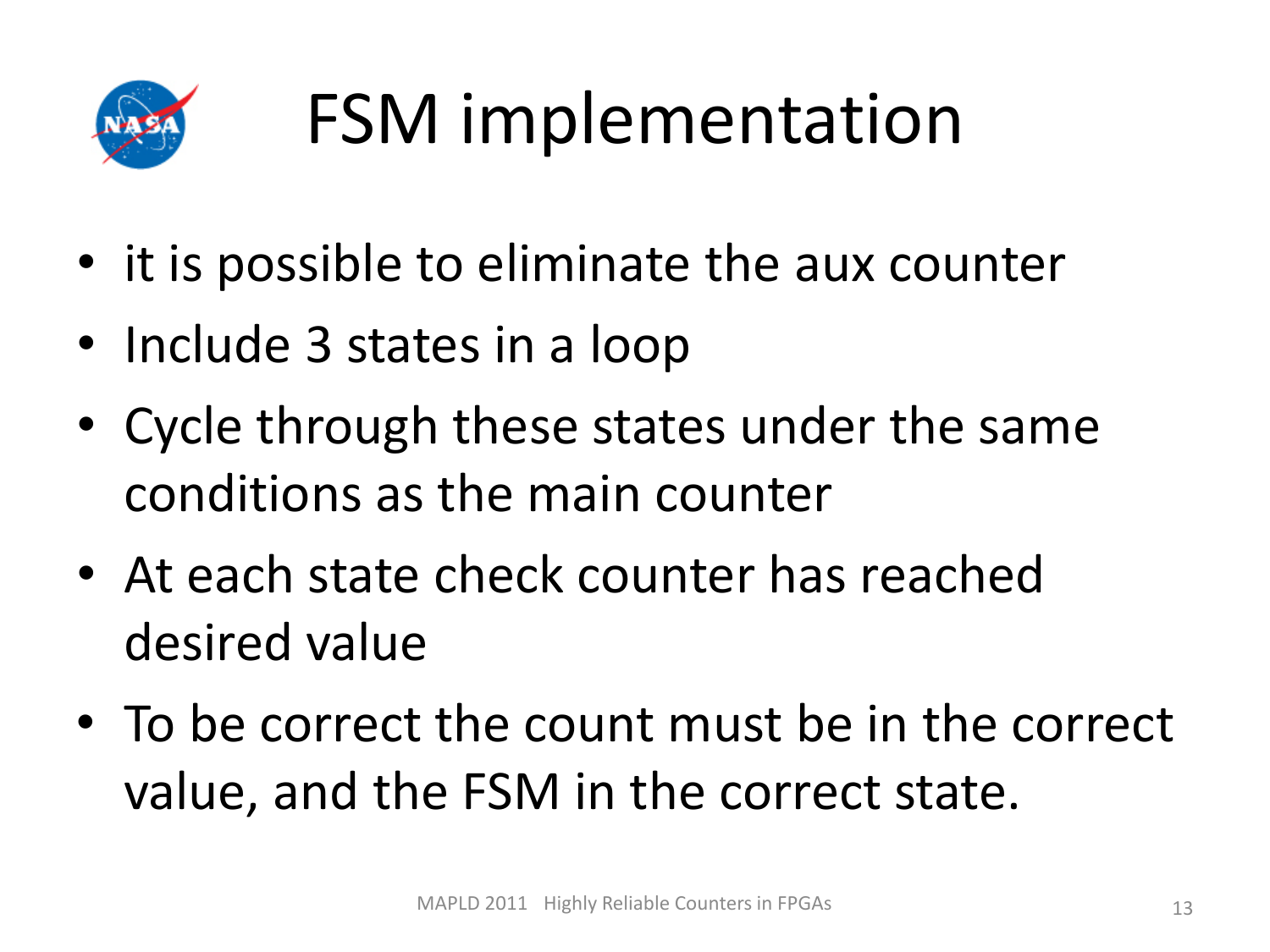

#### Aux counter errors

A sequence of 0,1,2 can be used. In this case a corruption of 1 bit moves the count forward by 1 or 2. This maintains the incorrect state until the end of the count. To achieve this the illegal state (3) should cause a transition to state 1. This is shown in Figure 1. The solid lines are the legal transitions. The dotted lines are the possible transitions due to an SEU. The numbers on the lines represent the increment to the aux counter as a result of these transitions. The red line and text represents what would happen if the illegal 3 state were to transition to a 0 state. Note that in this case a state of 2 could be changed to 3 , and then back to 0, with a net counter increment of 0. This would then be undetected.

Fig.1 Aux Counter State Transition Graph

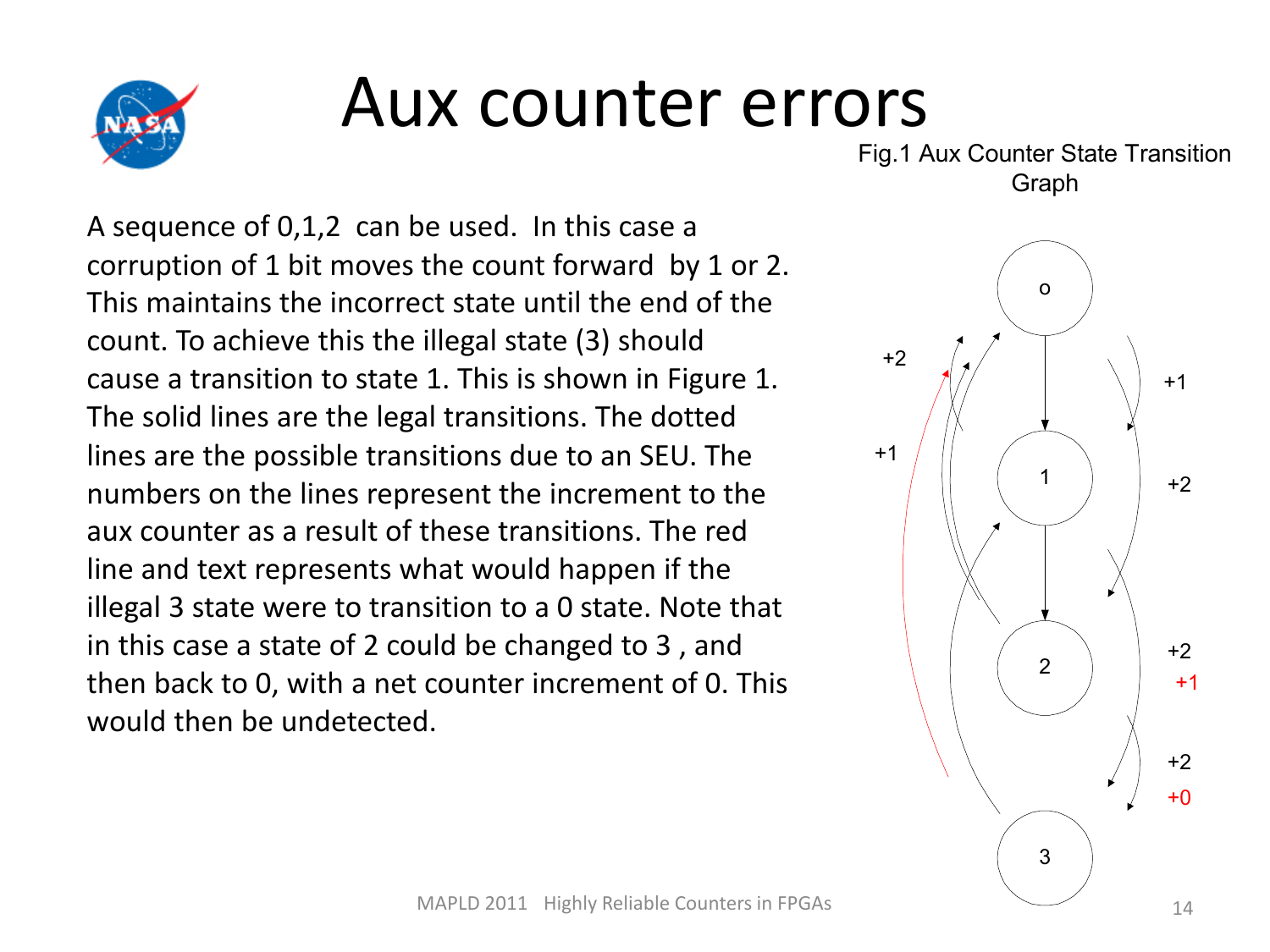

## multiple errors

- It is possible to tweak this to detect multiple errors , although it becomes less efficient
- If the number of detected errors is E, then for E>1 the size of the aux counter of a function of N , the number of bits in the main counter
- The size of the aux counter depends on the value of X , where X is the number is the number of states in the aux counter

 $-$  Eg for E = 1 then  $X = 3$ 

 $-$  For E>1 then  $X = f(N)$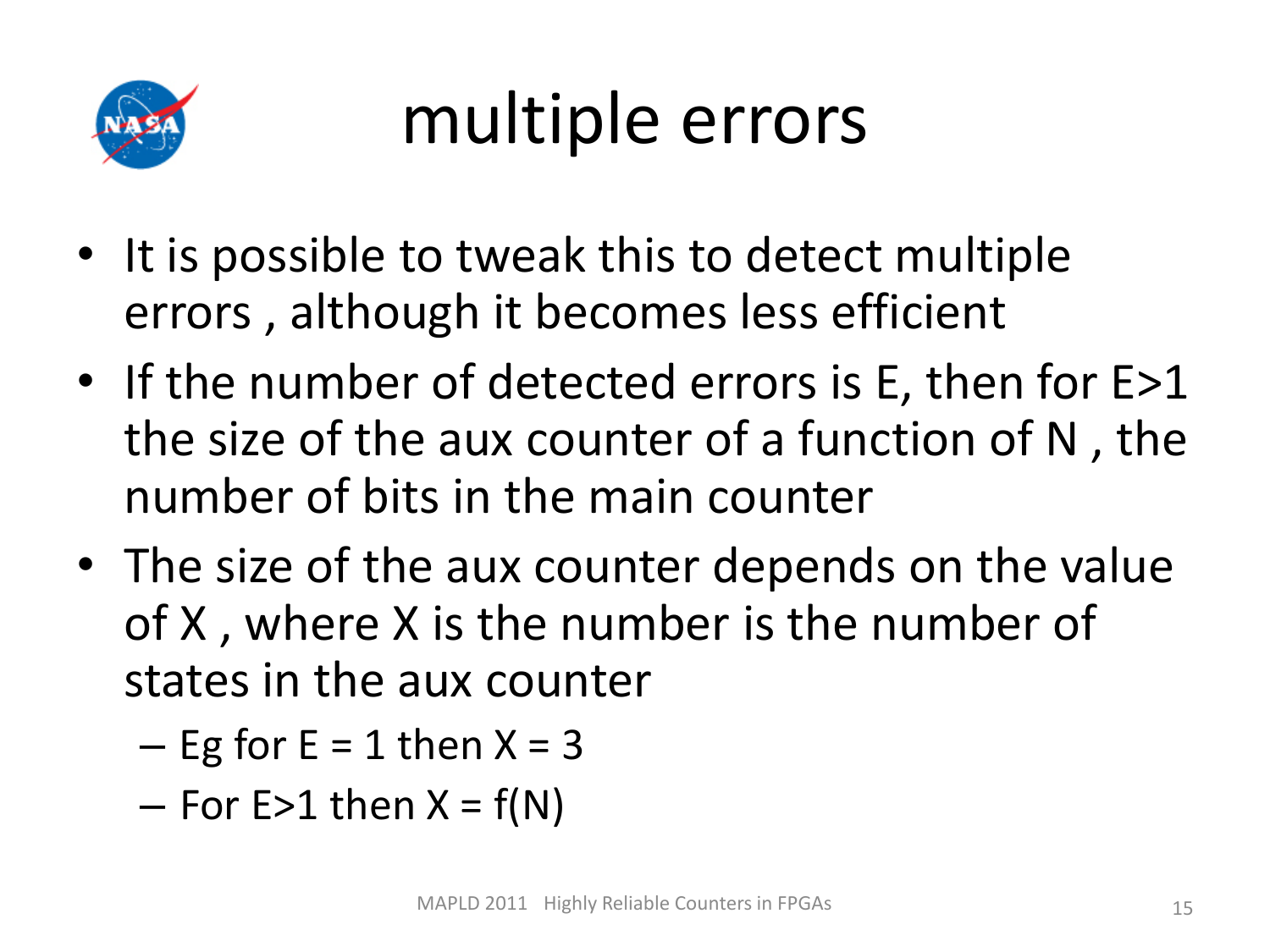

#### maths

- The value V of the errors depends on both E and N
- $V = \sum an * 2^n n$
- And  $V \equiv \text{mod}(X)$
- Elegant solution to this has not been found.
- X is always prime
- Derive the various values of X from a computer program , which tests all possible error values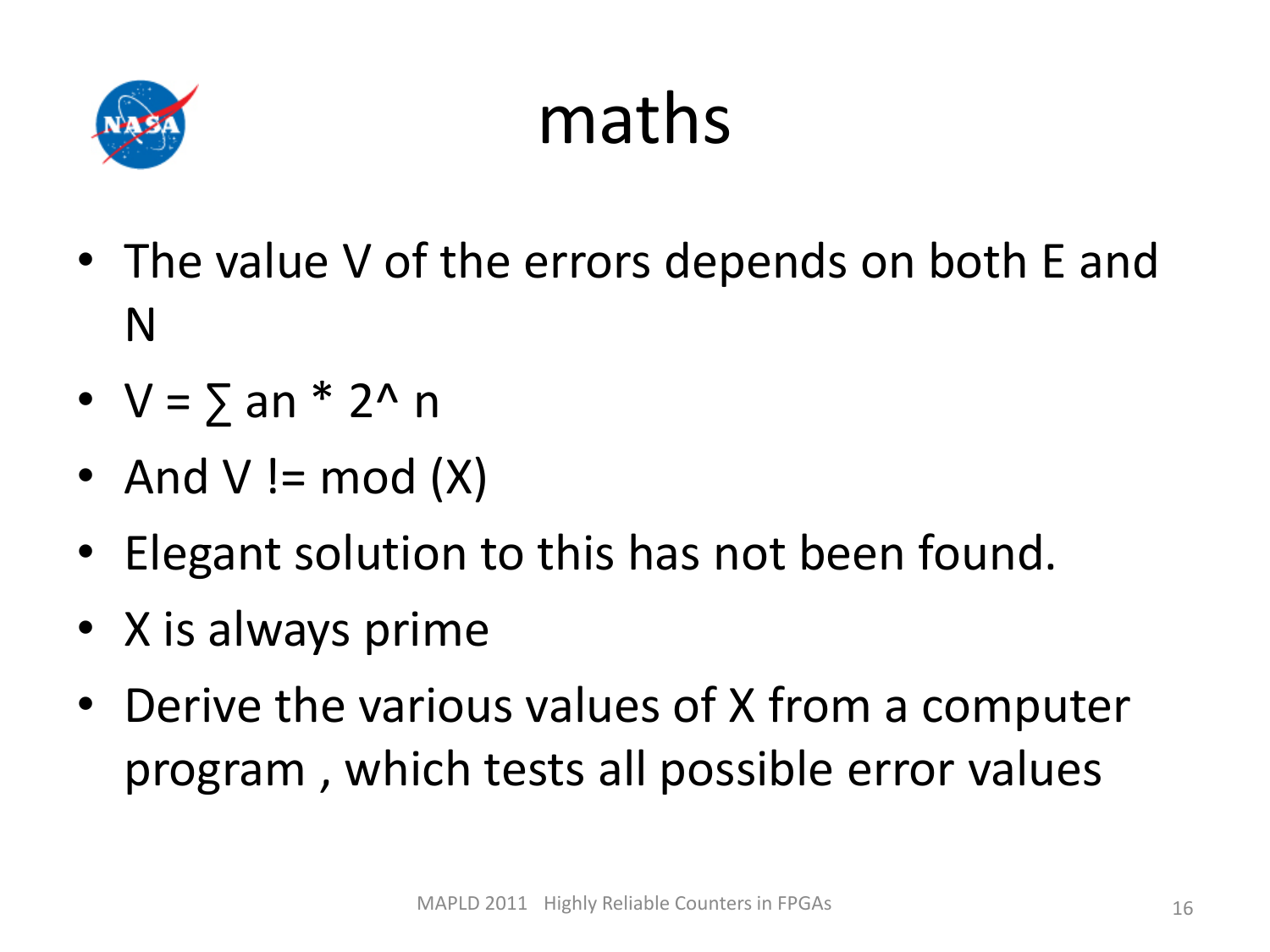

| <b>Counter Bits</b> | $E=1$ | $E=2$ | $E=3$ | $E = 4$ |
|---------------------|-------|-------|-------|---------|
|                     |       | 19    | 83    | 173     |
|                     |       | 19    | 83    | 173     |
| 10                  |       | 23    | 89    | 307     |
|                     |       | 23    | 89    | 359     |
| 12                  |       | 29    | 139   | 557     |
| 13                  |       | 29    | 233   | 653     |